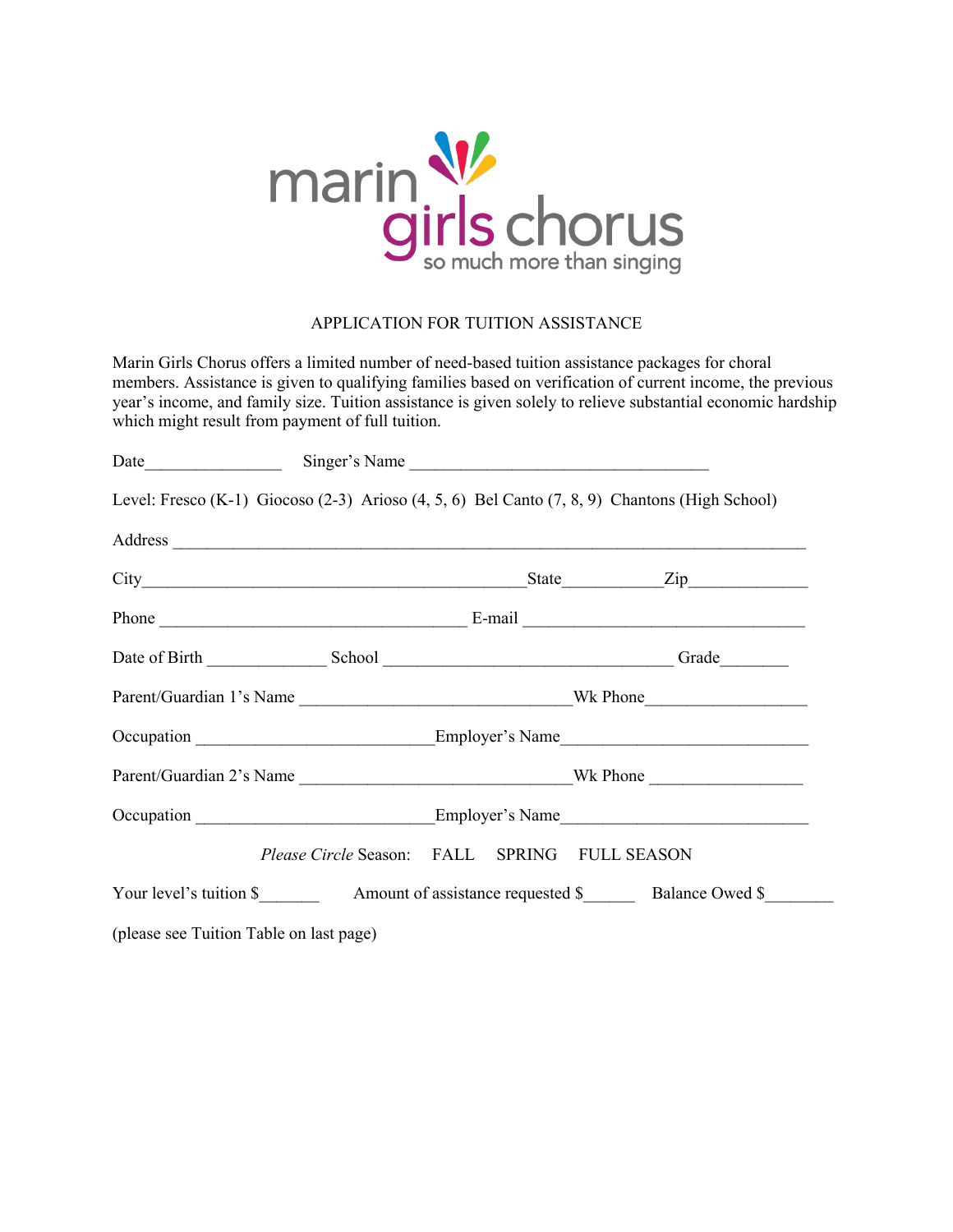## **Tuition Assistance Application (page 2 of 3)**

Please use the space below to explain why you believe financial assistance is appropriate in your situation. Please note that tuition assistance is applicable to the current year and to tuition only. The responsibility for establishing financial need rests with the applicant. All information supplied will be held in strict confidence.